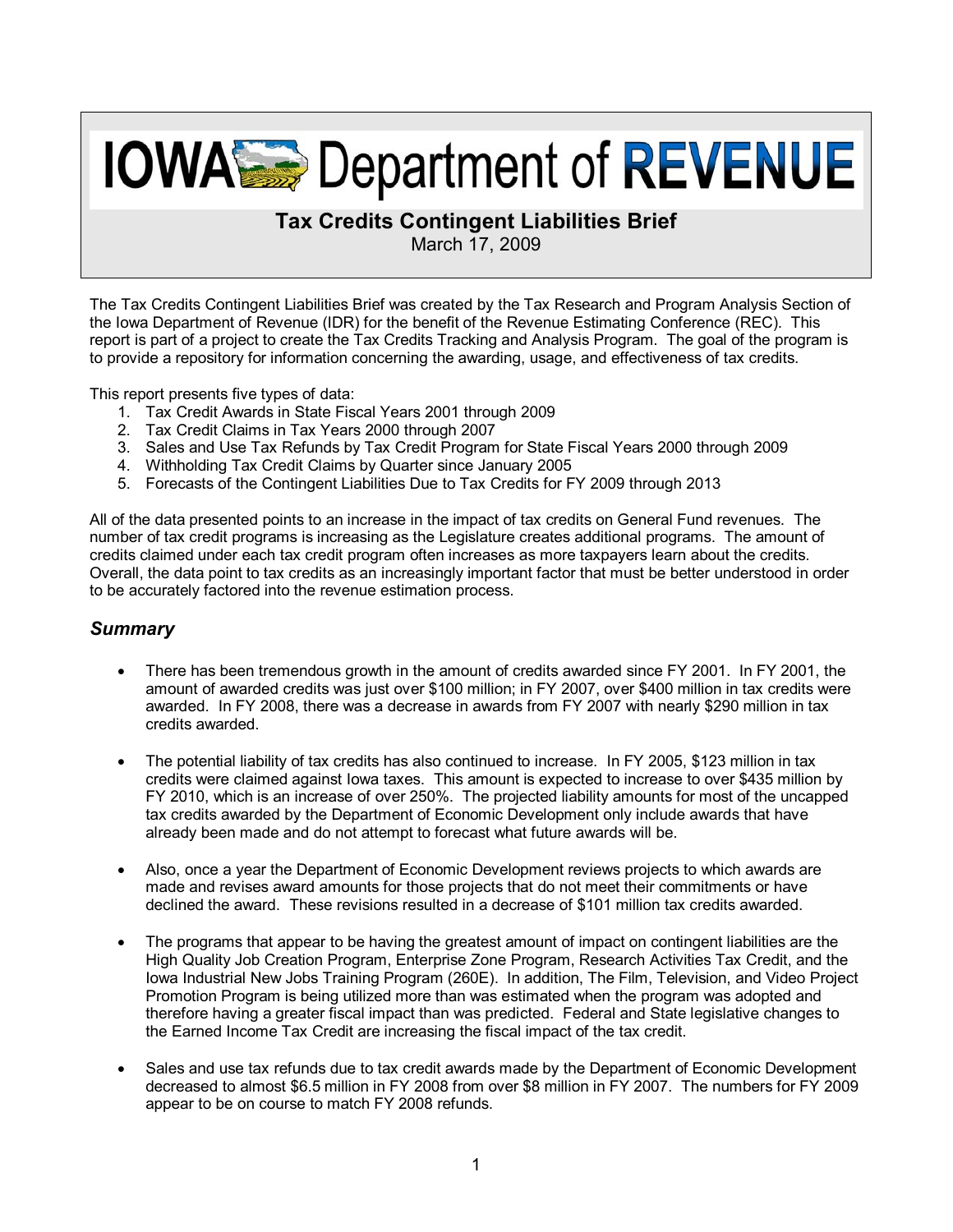#### *Tax Credit Awards*

Iowa has two types of tax credits: automatic and awarded. Awarded credits require application and a specific award in order for a taxpayer to claim the credit. The total amount of the awarded credits may also be capped on a fiscal year basis. Automatic credits may be claimed by any eligible taxpayer and the amount of claims has no limit or cap. More information about Iowa's tax credit programs may be found in the Appendix.

The amount of awarded tax credits has substantially increased between FY 2001 and FY 2007 (see Table 1). The increase is due to increased utilization and the increasing caps of some of the existing programs as well as new tax credit programs being added. For the Accelerated Career Education (ACE) Program, School Tuition Organization Tax Credit and the Wage-Benefit Tax Credit, it is assumed that the full amount of the tax credit cap was awarded during the fiscal year. The amount of the awards was received from the agencies issuing the tax credits. The Department of Economic Development recently revised their historical award numbers which resulted in a decrease of over \$101 million.

In FY 2008, the amount of tax credits awarded decreased by over \$115 million. The largest decreases in the amount of awards were seen in the High Quality Job Creation Program (\$76 million decrease) and the Enterprise Zone Program (\$50 million decrease). Some of the decrease may be attributed to the large amount of awards made to biofuel producers in FY 2007 that were not made in FY 2008. The cap on the Wage-Benefit Tax Credit was also reduced from \$10 million in FY 2007 to \$4 million in FY 2008.

#### *Tax Credit Claims*

Some data on the amount of tax credits claimed against certain tax types is also available. However, this data is limited because prior to the 2006 tax year, most tax credits were aggregated on tax forms. This prevented collection of data on tax credit claims by tax credit program, but with the implementation of the IA 148 Tax Credits Schedule the availability of detailed tax credit claim data has improved. A summary of data from the IA 148 for tax year 2006 has been published separately and can be found online at: http://www.state.ia.us/tax/taxlaw/TaxCreditsClaimReport2006.pdf.

Tax credits claimed against individual income tax nearly tripled between 2000 and 2006 (see Table 2). "Other Refundable Tax Credits" exhibited the largest growth since 2000 at nearly 900%; The Earned Income Tax Credit had the next largest growth at nearly 300%, but this growth is due to a change in the amount of the credit as well as the credit moving from nonrefundable to refundable. "Other Nonrefundable Tax Credits" also had triple digit growth at just over 200%. Data from the 2006 IA 148 indicates that nearly 60 percent of the "Other Nonrefundable Tax Credit" claims are from administrative tax credits which are meant to avoid double taxation or the taxation of income not earned in Iowa.

There was a \$20 million decrease from 2006 in the amount of "Other Nonrefundable Tax Credits" claims made in 2007. This may be due to taxpayers having less tax liability in tax year 2007 than in 2006. In which case they may be carrying forward more credits than they did in 2006. "Other Refundable Tax Credit" claims made in 2007 against individual income tax increased about \$3 million over claims made in 2006.

The majority of tax credits claims made against corporate income tax are claimed through the Research Activities Tax Credit. In tax years 2001 through 2005, Research Activities Tax Credit claims accounted for over 80% of the dollars of all corporate income tax credit claims. In 2006, the Research Activities Tax Credit only accounted for 57%. There has been tremendous growth in the amount of "Other Credits" claimed. "Other Credits" claims normally account for 5 to 10% of all corporate claims; in 2006, those claims accounted for over 40% of corporate tax credit claims.

In tax year 2006, over 80% of nonrefundable tax credit claims were made on individual income tax returns (see Table 3). Nonrefundable tax credit claims were also made against corporate income, franchise, and insurance premium taxes. Refundable tax credit claims were only made against corporate income and individual income taxes (see Table 4).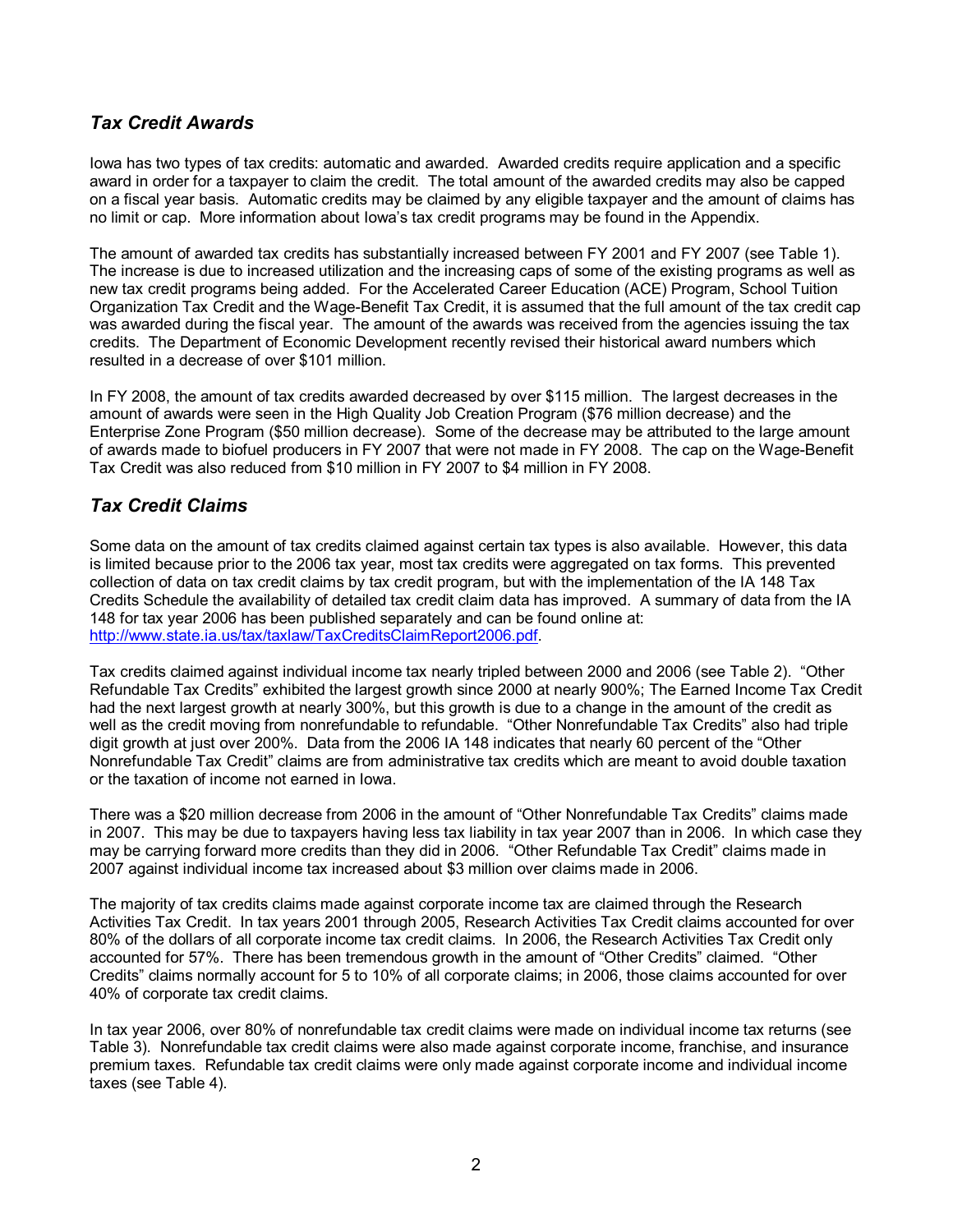#### *Sales & Use Tax Refunds for Tax Credit Programs*

As part of the Enterprise Zone (including the Housing provision), New Capital Investment, New Jobs & Income and the High Quality Job Creation Programs, taxpayers are allowed to file for refunds of sales and use taxes paid to contractors and subcontractors. The first refunds were made during FY 2000 through the Enterprise Zone Program (see Table 5). Refunds continue to be issued through these programs and in FY 2007 the amount of refunds hit an all-time high of over \$8 million. Refunds decreased in FY 2008 to \$6.4 million, but already in FY 2009 over \$4.0 million in refunds have been issued. These refunds may decrease if there is a slowdown in these projects due to the economic slowdown.

#### *Tax Credits from Withholding*

There are five tax credits that can be claimed against the withholding tax. The largest is the Iowa Industrial New Jobs Tax Credit (260E). There is also a supplemental New Jobs Credit, which is part of the 260E program. These two credits allow employers to train new employees. The Housing Assistance Credit is available under the Enterprise Zone Program. The Accelerated Career Education (ACE) credit allows employers to sponsor training slots at community colleges. The Targeted Jobs Tax Credit is a withholding tax for jobs meeting certain requirements in targeted communities in the State of Iowa. These tax credit programs are diversionary which means that the employer's tax liability is not reduced, but instead of all of the tax payments going to the General Fund a portion is diverted to the appropriate program fund.

The withholding credits are reported on a quarterly basis. Withholding tax credit claims are available since March 2005 (see Table 6), which was the first quarter of the Department of Revenue's E-File and Pay system. This system allows taxpayers to file withholding tax returns on a secure Internet website. An increase can be seen in withholding tax credits over this time period. It is apparent that total withholding credits is strongly driven by the Iowa Industrial New Jobs Tax Credit (260E) (see Figure 1).

It appears that there may be a lag between when 260E credits are awarded and claimed (see Table 7). The amount of 260E credits awarded, the payments received by the community colleges from the employers, and the amount of 260E claims correctly filed through the Department of Revenue vary quite a bit within the same fiscal year. The variance could also potentially be explained by taxpayers not filing their withholding tax credit claims correctly. This variance appears to be less in FY 2008, which could be a result of better reporting or better tracking of these tax credits.

#### *Tax Credit Contingent Liabilities Projection*

Forecasts of the potential liability facing General Fund revenues due to tax credits show that tax credit claims will continue to increase, but may be leveling off (see Table 8). The amounts of contingent liability were estimated using a number of methods. These methods are listed in the footnotes. The Appendix includes descriptions of each of the tax credit programs, including its citation in the *Code of Iowa*.

Overall, the total contingent liability due to tax credits in Iowa is growing and is expected to continue to grow through FY 2010 (see Figure 2). It appears that the contingent liability of tax credits will decrease in years after FY 2010, part of this can be attributed to the fact that some of the estimates do not include projections of future awards of uncapped tax credits to be made by the Department of Economic Development. Another reason for this potential reduction in contingent liability is that the amount of tax credit awards being made appear to be decreasing from the high point experienced in FY 2007.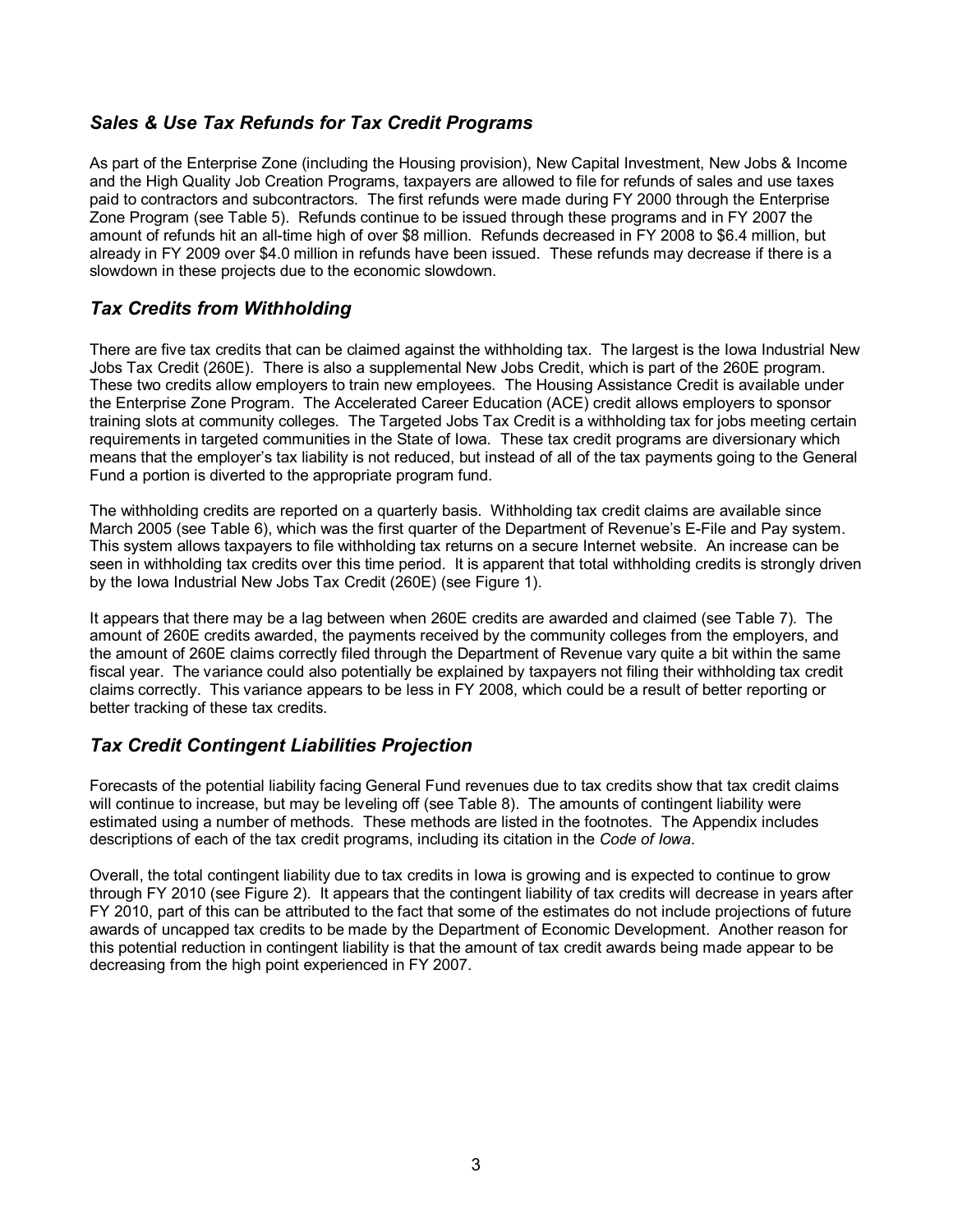#### **Table 1: Tax Credit Awards by Fiscal Year**

|                                                                                          | FY 2001       | FY 2002      | FY 2003      | FY 2004                                                                      | FY 2005      | FY 2006      | FY 2007                     | FY 2008       | FY 2009*      |
|------------------------------------------------------------------------------------------|---------------|--------------|--------------|------------------------------------------------------------------------------|--------------|--------------|-----------------------------|---------------|---------------|
| Accelerated Career Education Program (ACE) <sup>1</sup>                                  | \$684,059     | \$2,784,552  | \$2,900,752  | \$3,900,872                                                                  | \$5,814,485  | \$6,000,000  | \$6,000,000                 | \$6,000,000   | \$6,000,000   |
| Agricultural Assets Transfer Tax Credit <sup>1</sup>                                     | n/a           | n/a          | n/a          | n/a                                                                          | n/a          | n/a          | \$0                         | \$1,358,604   | \$2,212,946   |
| Assistive Device Tax Credit                                                              | \$0           | \$2,500      | \$0          | \$0                                                                          | \$0          | \$0          | \$0                         | \$0           | \$0           |
| Economic Development Region Revolving Fund Tax<br>$Credit^{\dagger}$                     | n/a           | n/a          | n/a          | n/a                                                                          | n/a          | \$0          | \$0                         | \$0           | \$0           |
| Endow Iowa Tax Credit <sup>T</sup>                                                       | n/a           | n/a          | n/a          | \$1,003,773                                                                  | \$2,000,000  | \$2,000,000  | \$2,000,000                 | \$1,710,453   | \$1,325,985   |
| Enterprise Zone Program                                                                  | \$21,799,195  | \$68,865,745 | \$13,282,669 | \$16,983,376                                                                 | \$41,301,760 | \$75,089,337 | \$91,320,167                | \$41,128,544  | \$13,943,865  |
| Enterprise Zone Program - Housing Component                                              | \$2,937,569   | \$4,453,528  | \$5,780,202  | \$7,493,932                                                                  | \$10,932,164 | \$14,735,244 | \$7,830,737                 | \$12,067,177  | \$10,932,142  |
| Film Expenditure Tax Credit                                                              | n/a           | n/a          | n/a          | n/a                                                                          | n/a          | n/a          | n/a                         | \$383,934     | \$10,805,152  |
| Film Investment Tax Credit                                                               | n/a           | n/a          | n/a          | n/a                                                                          | n/a          | n/a          | n/a                         | \$206,397     | \$3,989,704   |
| <b>High Quality Job Creation Program</b>                                                 | n/a           | n/a          | n/a          | n/a                                                                          | n/a          | \$39,068,026 | \$203,478,829               | \$127,006,570 | \$16,646,043  |
| Historic Preservation and Cultural and<br>Entertainment District Tax Credit <sup>T</sup> | \$2,400,000   | \$2,400,000  | \$2,400,000  | \$2,400,000                                                                  | \$2,370,000  | \$6,400,000  | \$6,400,000                 | \$10,000,000  | \$15,000,000  |
| Iowa Industrial New Jobs Training Program (260E)                                         | \$38,567,500  | \$36,465,750 | \$26,705,000 | \$26,746,500                                                                 | \$60,659,000 | \$34,860,000 | \$66,418,000                | \$68,299,000  | \$10,012,000  |
| New Capital Investment Program                                                           | n/a           | n/a          | n/a          | \$21,606,680                                                                 | \$16,267,471 | n/a          | n/a                         | n/a           | n/a           |
| New Jobs and Income Program                                                              | \$39,714,446  | \$24,995,065 | \$47,523,776 | \$19,830,231                                                                 | \$59,060,396 | n/a          | n/a                         | n/a           | n/a           |
| Renewable Energy Tax Credit <sup>T</sup>                                                 | n/a           | n/a          | n/a          | n/a                                                                          | n/a          | \$0          | \$0                         | \$1,492,898   | \$2,107,818   |
| School Tuition Organization Tax Credit <sup>†</sup>                                      | n/a           | n/a          | n/a          | n/a                                                                          | n/a          | n/a          | \$2,500,000                 | \$4,873,878   | \$7,500,000   |
| Soy-Based Transformer Fluid Tax Credit <sup>†</sup>                                      | n/a           | n/a          | n/a          | n/a                                                                          | n/a          | n/a          | \$17,062                    | \$17,540      | \$3,394       |
| Targeted Jobs Tax Credit from Withholding                                                | n/a           | n/a          | n/a          | n/a                                                                          | n/a          | n/a          | \$845,700                   | \$5,918,588   | \$4,497,000   |
| Venture Capital Tax Credit - Fund of Funds <sup>T</sup>                                  | n/a           | n/a          | n/a          | n/a                                                                          | \$0          | \$0          | \$0                         | \$0           | \$0           |
| Venture Capital Tax Credit - Qualified Business or<br>Seed Capital Fund <sup>T</sup>     | n/a           | n/a          | \$374,419    | \$719,535                                                                    | \$824,872    | \$2,166,308  | \$3,784,713                 | \$2,130,133   | \$0           |
| Venture Capital Tax Credit - Venture Capital Fund <sup>T</sup>                           | n/a           | n/a          | \$200,448    | \$384,600                                                                    | \$185,625    | \$764,411    | \$618,154                   | \$55,410      | \$130,760     |
| Wage Benefit Tax Credit <sup>†</sup>                                                     | n/a           | n/a          | n/a          | n/a                                                                          | n/a          | n/a          | \$10,000,000                | \$4,000,000   | \$4,000,000   |
| Wind Energy Production Tax Credit <sup>T</sup>                                           | n/a           | n/a          | n/a          | n/a                                                                          | n/a          | \$0          | \$0                         | \$0           | \$0           |
| Total Credits Awarded Each Fiscal Year                                                   | \$106,102,769 |              |              | \$139,967,140   \$99,167,266   \$101,069,499   \$199,415,773   \$181,083,326 |              |              | \$401,213,363 \$286,649,126 |               | \$109,106,809 |
|                                                                                          |               |              |              |                                                                              |              |              |                             |               |               |

 $1$  Awards made on CY basis, but reflected in FY in which the credits can be claimed

Source: Awarding Agencies

n/a = program not yet created, or discontinued<br><sup>†</sup>=tax credit programs that have capped awards

\*=partial award year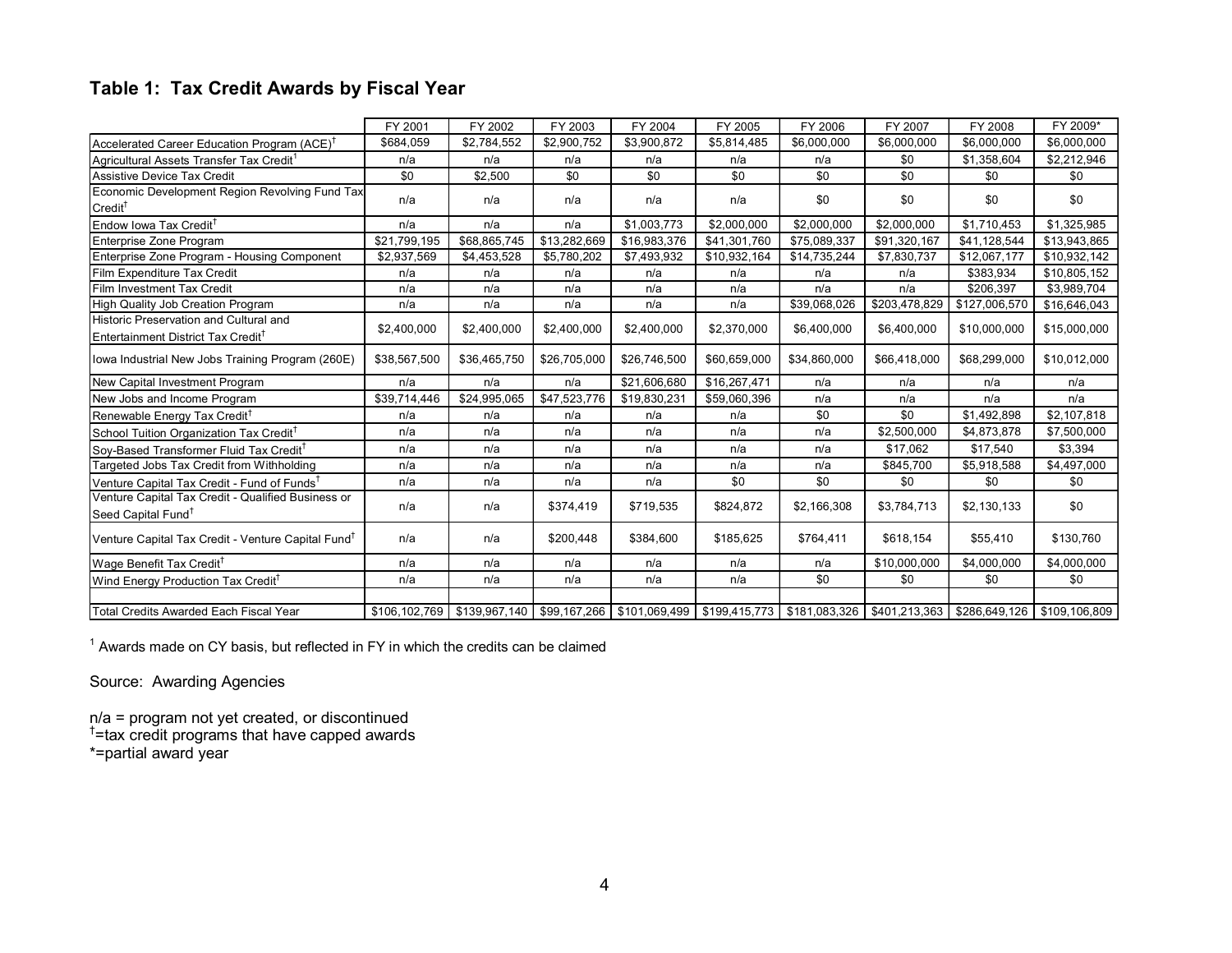#### **Table 2: Tax Credit Claims by Tax Year**

|                                           | 2000        | 2001                                                                     | 2002         | 2003        | 2004        | 2005         | 2006         | 2007                                                                                                              | 2008*        |
|-------------------------------------------|-------------|--------------------------------------------------------------------------|--------------|-------------|-------------|--------------|--------------|-------------------------------------------------------------------------------------------------------------------|--------------|
| Total Individual Income Tax Credits       |             |                                                                          |              |             |             |              |              | \$48,279,743  \$51,410,455  \$72,705,744  \$81,418,844  \$84,959,270  \$105,116,138  \$132,114,609  \$129,470,230 | \$22,617,743 |
| Child & Dependent Care Tax Credit         | \$6,396,628 | \$6.236.660                                                              | \$6,160,402  | \$8,354,236 | \$8,120,963 | \$8.241.622  | \$8.918.055  | \$8,957,814                                                                                                       | \$4,544,986  |
| Early Childhood Development Tax<br>Credit | n/a         | n/a                                                                      | n/a          | n/a         | n/a         | n/a          | \$457.802    | \$515.302                                                                                                         | \$272,438    |
| Earned Income Tax Credit                  | \$6.142.575 | \$6.504.698L                                                             | \$8.304.908  | \$8.534.392 | \$8.902.719 | \$9.800.348  | \$10.667.288 | \$24,018,691                                                                                                      | \$13,187,142 |
| Tuition and Textbook Tax Credit           |             | \$11,453,646   \$12,379,883   \$13,138,193   \$13,772,790   \$14,267,756 |              |             |             | \$15.235.560 | \$15,054,930 | \$15,525,122                                                                                                      | \$4,087,144] |
| Other Nonrefundable Tax Credits           |             | \$23,228,165 \$24,668,908 \$42,394,881 \$46,272,542 \$49,359,183         |              |             |             | \$65,243,453 | \$89.726.920 | \$69,951,972                                                                                                      | \$480,488    |
| Other Refundable Tax Credits              | \$1.058.729 | \$1.620.306I                                                             | \$2,707,360┃ | \$4,484,884 | \$4,308,649 | \$6,595,155  | \$7.289.614  | \$10.501.329                                                                                                      | \$45,545     |

|                                                        | 2000        | 2001        | 2002 | 2003                    | 2004                                                                 | 2005                                                                                             | 2006                     | $2007*$      | 2008*    |
|--------------------------------------------------------|-------------|-------------|------|-------------------------|----------------------------------------------------------------------|--------------------------------------------------------------------------------------------------|--------------------------|--------------|----------|
| Total Corporate Income Tax Credits                     |             |             |      |                         | \$34,977,630  \$30,233,861  \$31,992,106  \$34,502,493  \$37,987,706 | \$45.000.414                                                                                     | \$71.411.874             | \$38.124.793 | \$72.452 |
| <b>Other Credits</b>                                   | \$8.626.270 | \$3,169,334 |      | \$2,333,210 \$2,438,500 | \$3,433,238                                                          |                                                                                                  | \$2.610.613 \$28.835.867 |              |          |
| lowa Industrial New Jobs Income Tax I<br>Credit (260E) | \$1.015.304 |             |      |                         | $$1,636,162$ $$2,205,314$ $$2,297,844$ $$1,517,117$                  | \$5.195.359                                                                                      | \$1.951.311              |              |          |
| <b>Research Activities Credit</b>                      |             |             |      |                         |                                                                      | <sup>1</sup> \$25,336,056  \$25,428,365  \$27,453,582  \$29,766,149  \$33,037,351   \$37,194,442 | \$40.624.696             |              |          |

Source: IDR data

\* = incomplete data for tax year

n/a = program not yet created, or discontinued

# = tax credit detail not yet available

#### **Table 3: Nonrefundable Tax Credit Claims from IA 148**

| <b>Tax Type</b>         | <b>TY 2006</b> |
|-------------------------|----------------|
| <b>Corporate Income</b> | \$17,848,834   |
| Tax                     |                |
| <b>Franchise Tax</b>    | \$717,319      |
| Individual Income       | \$89,726,920   |
| Tax                     |                |
| <b>Insurance</b>        | \$3,278,104    |
| <b>Premium Tax</b>      |                |
| Total                   | \$111,571,177  |

#### **Table 4: Refundable Tax Credit Claims from IA 148**

| <b>Tax Type</b>                 | <b>TY 2006</b> |
|---------------------------------|----------------|
| <b>Corporate Income</b><br>Tax  | \$53,563,040   |
| <b>Franchise Tax</b>            | \$0            |
| <b>Individual Income</b><br>Tax | \$7,289,614    |
| Insurance<br><b>Premium Tax</b> | \$0            |
| Total                           | \$60,852,654   |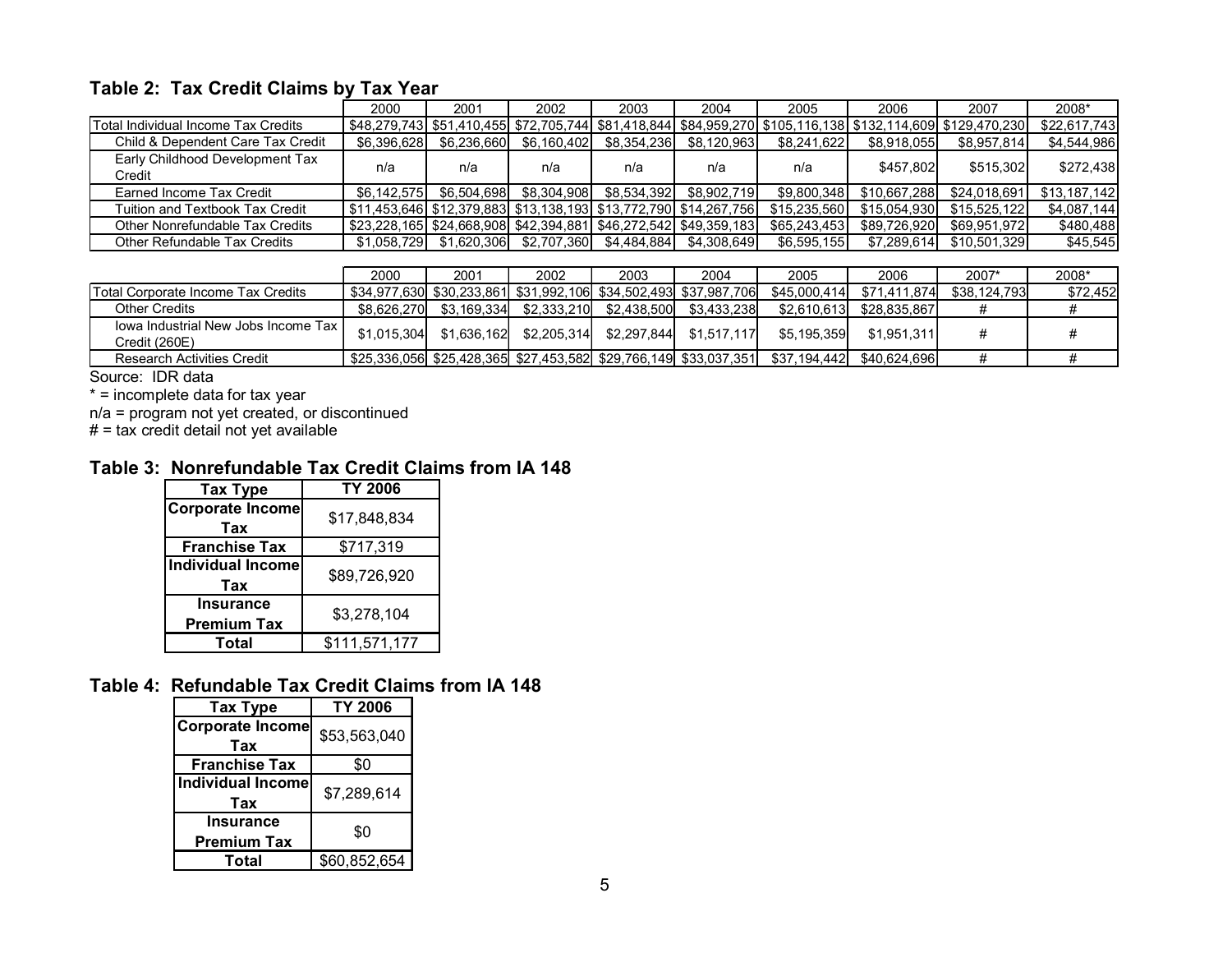|          | <b>Enterprise</b><br>Zone | Housing-<br><b>Enterprise</b><br>Zone | New Jobs &<br><b>Income</b><br>Program | <b>New Capital</b><br><b>Investment</b><br>Program | High<br>Quality<br>Job<br><b>Creation</b><br>Program | Total<br><b>Refunds</b> |
|----------|---------------------------|---------------------------------------|----------------------------------------|----------------------------------------------------|------------------------------------------------------|-------------------------|
| FY 2000  | \$104,215                 | \$36,527                              |                                        |                                                    |                                                      | \$140,742               |
| FY 2001  | \$367,794                 | \$213,055                             | \$893,857                              |                                                    |                                                      | \$1,474,706             |
| FY 2002  | \$859,141                 | \$237,998                             | \$545                                  |                                                    |                                                      | \$1,097,684             |
| FY 2003  | \$1,546,062               | \$304,471                             | \$447,793                              |                                                    |                                                      | \$2,298,326             |
| FY 2004  | \$991,620                 | \$416,615                             | \$753,322                              |                                                    |                                                      | \$2,161,557             |
| FY 2005  | \$711,623                 | \$569,971                             | \$653,280                              | \$70,059                                           |                                                      | \$2,004,933             |
| FY 2006  | \$482,531                 | \$881,387                             | \$404,974                              | \$924,309                                          | \$0                                                  | \$2,693,201             |
| FY 2007  | \$455,458                 | \$1,939,675                           | \$1,827,393                            | \$3,925,886                                        | \$4,258                                              | \$8,152,670             |
| FY 2008  | \$1,644,432               | \$962,879                             | \$1,181,953                            | \$194,668                                          | \$2,468,854                                          | \$6,452,786             |
| FY 2009* | \$1,689,102               | \$855,434                             | \$0                                    | \$0                                                | \$1,502,529                                          | \$4,047,065             |

**Table 5: Sales & Use Tax Refunds by Tax Credit Program by Fiscal Year** 

Source: IDR data

\*=partial year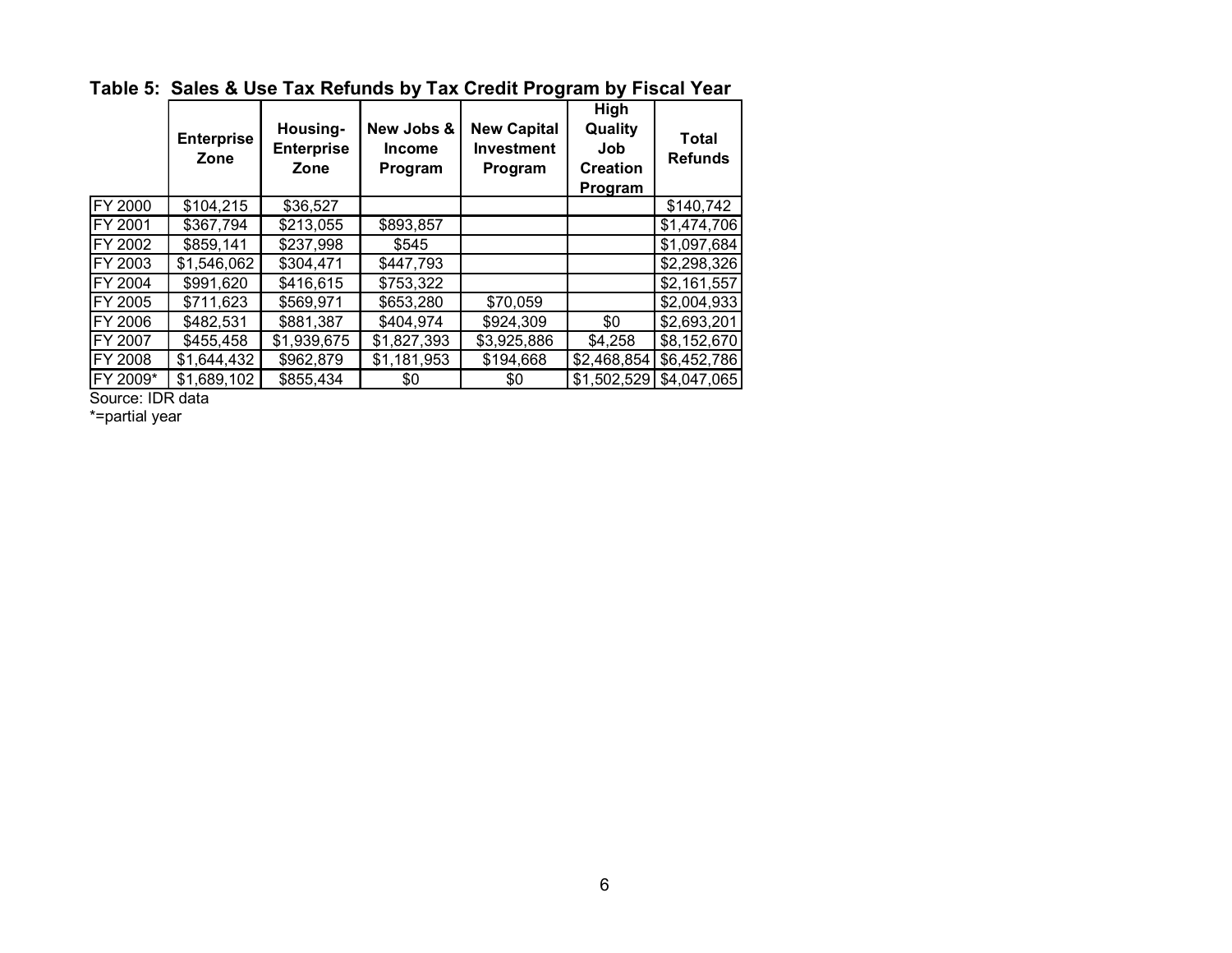| Quarter                                | <b>Number</b> | <b>Total Tax</b><br><b>Credits</b> | <b>New Jobs</b><br><b>Tax Credit</b><br>(260E) | Supplemental<br><b>Jobs Tax</b><br><b>Credit</b> | <b>Targeted</b><br><b>Jobs Tax</b><br><b>Credit</b> | <b>ACE Tax</b><br><b>Credit</b> | <b>Housing</b><br><b>Assistance</b><br><b>Tax Credit</b> | Incorrectly<br><b>Claimed Tax</b><br><b>Credits</b> | <b>Total of Paper</b><br><b>Filed Returns</b><br><b>Without Credit</b><br><b>Detail</b> |
|----------------------------------------|---------------|------------------------------------|------------------------------------------------|--------------------------------------------------|-----------------------------------------------------|---------------------------------|----------------------------------------------------------|-----------------------------------------------------|-----------------------------------------------------------------------------------------|
| 3/31/2005                              | 456           | \$5,747,304                        | \$3,923,986                                    | \$421,810                                        | \$0                                                 | \$664,511                       | \$0                                                      | \$700                                               | \$736,298                                                                               |
| 6/30/2005                              | 545           | \$7,053,205                        | \$5,376,609                                    | \$275,858                                        | \$0                                                 | \$534,135                       | $\sqrt{6}$                                               | \$700                                               | \$865,905                                                                               |
| $\overline{9/30/2005}$                 | 601           | \$7,080,875                        | \$5,535,382                                    | \$256,837                                        | \$0                                                 | \$1,181,479                     | $\frac{6}{3}$                                            | \$3,553                                             | \$103,626                                                                               |
| 12/31/2005                             | 715           | \$9,669,289                        | \$7,410,925                                    | \$647,505                                        | \$0                                                 | \$1,419,595                     | \$0                                                      | \$63,461                                            | \$127,805                                                                               |
| 3/31/2006                              | 647           | \$8,439,178                        | \$6,678,626                                    | \$525,543                                        | \$0                                                 | \$1,114,214                     | $\frac{6}{3}$                                            | \$18,012                                            | \$102,783                                                                               |
| 6/30/2006                              | 705           | \$10,053,245                       | \$7,937,229                                    | \$580,727                                        | \$0                                                 | \$1,436,115                     | \$0                                                      | \$94,666                                            | \$4,508                                                                                 |
| 9/30/2006                              | 796           | \$11,771,318                       | \$9,877,172                                    | \$604,754                                        | $\overline{30}$                                     | \$1,004,534                     | $\overline{50}$                                          | \$236,465                                           | \$48,393                                                                                |
| 12/31/2006                             | 879           | \$12,350,752                       | \$10,586,350                                   | \$882,061                                        | \$0                                                 | \$759,043                       | \$0                                                      | \$107,791                                           | \$15,507                                                                                |
| 3/31/2007                              | 797           | \$11,123,935                       | \$8,568,130                                    | \$952,094                                        | \$1,864                                             | \$1,287,368                     | $\overline{50}$                                          | \$297,848                                           | \$16,633                                                                                |
| 6/30/2007                              | 784           | $\overline{$11,000,572}$           | \$7,992,247                                    | \$1,027,590                                      | \$5,926                                             | \$1,838,466                     | \$0                                                      | \$124,254                                           | \$12,089                                                                                |
| 9/30/2007                              | 805           | \$12,241,662                       | \$9,809,723                                    | \$1,095,022                                      | \$63,101                                            | \$1,134,442                     | $\sqrt{6}$                                               | \$129,607                                           | \$9,767                                                                                 |
| 12/31/2007                             | 867           | \$12,136,763                       | \$9,665,438                                    | \$1,343,341                                      | \$100,322                                           | \$822,681                       | $\sqrt{6}$                                               | \$183,968                                           | $\sqrt{$21,013}$                                                                        |
| 3/31/2008                              | 780           | \$11,744,389                       | \$8,735,361                                    | \$1,239,000                                      | \$99,217                                            | \$1,238,707                     | $\sqrt{6}$                                               | \$424,798                                           | \$7,306                                                                                 |
| 6/30/2008                              | 758           | \$11,601,636                       | \$8,687,408                                    | \$1,156,960                                      | $\sqrt{$87,428}$                                    | \$1,226,085                     | \$0                                                      | \$196,259                                           | \$247,497                                                                               |
| 9/30/2008                              | 710           | \$11,198,170                       | \$8,864,930                                    | \$1,204,540                                      | \$119,529                                           | \$775,416                       | \$0                                                      | \$231,706                                           | \$2,049                                                                                 |
| 12/31/2008                             | 773           | \$10,672,352                       | \$7,950,314                                    | \$1,601,651                                      | \$138,952                                           | \$797,710                       | \$0                                                      | \$157,856                                           | \$25,869                                                                                |
|                                        |               |                                    |                                                |                                                  |                                                     |                                 |                                                          |                                                     |                                                                                         |
| FY 2006                                | 2668          | \$35,242,587                       | \$27,562,162                                   | \$2,010,612                                      | \$0                                                 | \$5,151,403                     | \$0                                                      | \$179,692                                           | \$338,722                                                                               |
| FY 2007                                | 3256          | \$46,246,577                       | \$37,023,899                                   | \$3,466,499                                      | \$7,790                                             | $\overline{84,889,411}$         | $\sqrt{6}$                                               | \$766,358                                           | \$92,622                                                                                |
| FY 2008                                | 3210          | \$47,724,450                       | \$36,897,930                                   | \$4,834,323                                      | \$350,068                                           | \$4,421,915                     | \$0                                                      | \$934,632                                           | \$285,583                                                                               |
| <b>YTD FY 2009</b>                     | 1483          | \$21,870,522                       | \$16,815,244                                   | \$2,806,191                                      | \$258,481                                           | \$1,573,126                     | \$0                                                      | \$389,562                                           | \$27,918                                                                                |
|                                        |               |                                    |                                                |                                                  |                                                     |                                 |                                                          |                                                     |                                                                                         |
| CY 2005                                | 2317          | \$29,550,673                       | \$22,246,902                                   | \$1,602,010                                      | \$0                                                 | \$3,799,720                     | \$0                                                      | \$68,414                                            | \$1,833,634                                                                             |
| CY 2006                                | 3027          | \$42,614,493                       | \$35,079,377                                   | \$2,593,085                                      | \$0                                                 | \$4,313,906                     | \$0                                                      | \$456,934                                           | \$171,191                                                                               |
| CY 2007                                | 3253          | \$46,502,932                       | \$36,035,538                                   | \$4,418,047                                      | \$171,213                                           | \$5,082,957                     | \$0                                                      | \$735,677                                           | \$59,502                                                                                |
| <b>YTD CY 2008</b><br>Source: IDD data | 3021          | \$45,216,547                       | \$34,238,013                                   | $\overline{$}5,202,151$                          | \$445,126                                           | \$4,037,918                     | $\overline{50}$                                          | \$1,010,619                                         | \$282,721                                                                               |

## **Table 4: Withholding Tax Credits Claimed by Quarter**

Source: IDR data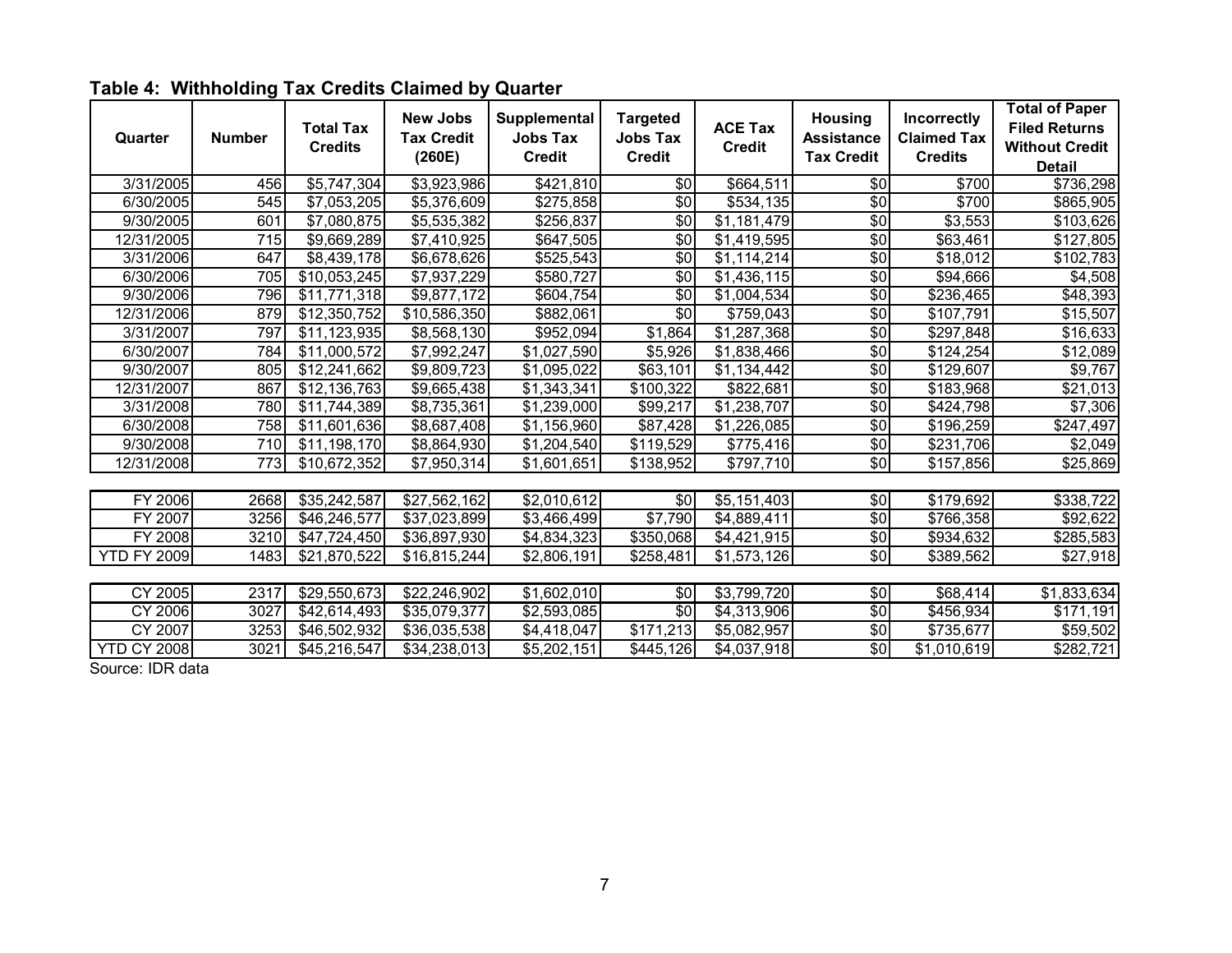|                    | Amount of 260E            | Amount Reported Paid | Amount of 260E and                   |
|--------------------|---------------------------|----------------------|--------------------------------------|
|                    | <b>Credits Awarded by</b> | to the Community     | <b>Supplemental Credit Correctly</b> |
|                    | DED                       | Colleges             | Claimed on Withholding Returns       |
| FY 2001            | \$38,567,500              | n/a                  | n/a                                  |
| FY 2002            | \$36,465,750              | n/a                  | n/a                                  |
| FY 2003            | \$26,705,000              | n/a                  | n/a                                  |
| FY 2004            | \$26,746,500              | \$40,667,329         | n/a                                  |
| FY 2005            | \$60,659,000              | \$42,218,828         | n/a                                  |
| FY 2006            | \$34,860,000              | \$42,763,460         | \$29,572,774                         |
| FY 2007            | \$66,418,000              | \$46,110,828         | \$40,490,398                         |
| FY 2008            | \$68,299,000              | \$43,088,634         | \$41,732,253                         |
| <b>YTD FY 2009</b> | \$10,012,000              | \$24,947,649         | \$19,621,435                         |

#### **Table 5: Iowa Industrial New Jobs Training Program (260E) Award and Claim Information**

Source: IDR data and data reported by the Department of Economic Development and Community Colleges

#### **Figure 1: Graph of Withholding Tax Credit Claims**

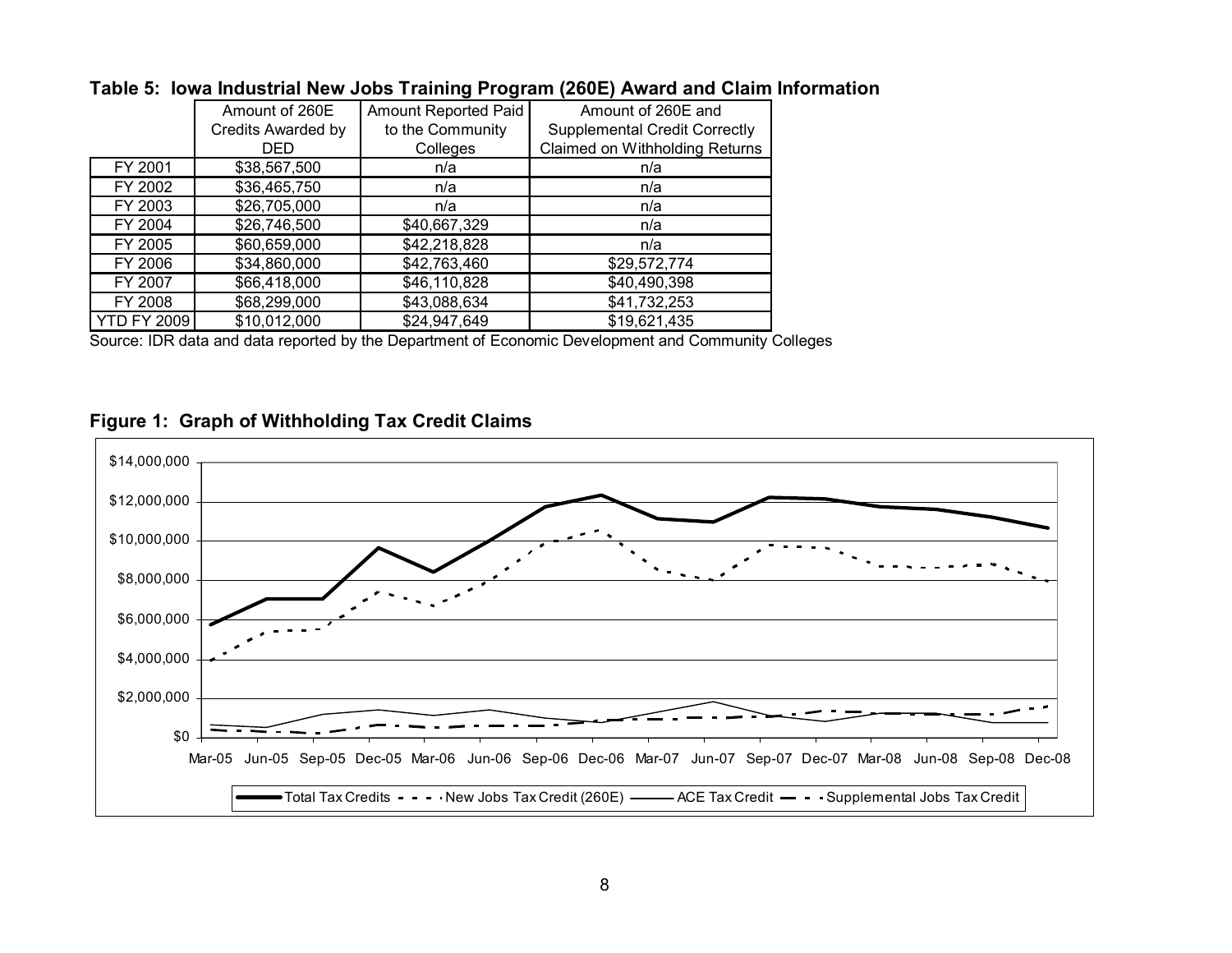#### **Table 8: Tax Credit Contingent Liabilities Projection**

|                                                                                                      |              | History      |              |              |              |              | Forecast     |                  |              |
|------------------------------------------------------------------------------------------------------|--------------|--------------|--------------|--------------|--------------|--------------|--------------|------------------|--------------|
| <b>Capped Programs</b>                                                                               | FY 2005      | FY 2006      | FY 2007      | FY 2008      | FY 2009      | FY 2010      | FY 2011      | FY 2012          | FY 2013      |
| Accelerated Career Education Tax Credit                                                              | \$5,814,485  | \$6,000,000  | \$6,000,000  | \$6,000,000  | \$6,000,000  | \$6,000,000  | \$6,000,000  | \$6,000,000      | \$6,000,000  |
| <b>Cow-Calf Tax Credit</b>                                                                           | \$1,770,342  | \$1,770,342  | \$2,000,000  | \$2,000,000  | \$2,000,000  | \$2,000,000  | \$2,000,000  | \$2,000,000      | \$2,000,000  |
| Economic Development Region Revolving Fund<br><b>Tax Credit</b>                                      | \$0          | \$0          | \$0          | \$0          | \$2,000,000  | \$2,000,000  | \$2,000,000  | \$2,000,000      | \$2,000,000  |
| Endow Iowa Tax Credit                                                                                | \$2,000,000  | \$2,000,000  | \$2,000,000  | \$2,000,000  | \$3,000,000  | \$3,000,000  | \$3,000,000  | \$3,000,000      | \$3,000,000  |
| Historic Preservation and Cultural and<br>Entertainment District Tax Credit                          | \$2,315,358  | \$2,607,055  | \$5,371,291  | \$6,314,756  | \$10,067,610 | \$16,182,526 | \$14,846,835 | \$14,702,132     | \$15,926,389 |
| Redevelopment Tax Credit <sup>3</sup>                                                                | \$0          | \$0          | \$0          | \$0          | \$0          | \$550,000    | \$200,000    | \$50,000         | \$50,000     |
| Renewable Energy Tax Credit <sup>4</sup>                                                             | \$0          | \$0          | \$0          | \$1,492,898  | \$2,107,818  | \$5,500,000  | \$5,500,000  | \$5,500,000      | \$5,500,000  |
| School Tuition Organization Tax Credit                                                               | \$0          | \$0          | \$2,500,000  | \$5,000,000  | \$7,500,000  | \$7,500,000  | \$7,500,000  | \$7,500,000      | \$7,500,000  |
| Soy-Based Transformer Fluid Tax Credit <sup>5</sup>                                                  | \$0          | \$0          | \$17,062     | \$17,540     | \$85,398     | \$0          | \$0          | \$0 <sub>1</sub> | \$0          |
| Venture Capital Tax Credit - Iowa Fund of Funds                                                      | \$0          | \$0          | \$0          | \$0          | \$0          | \$20,000,000 | \$20,000,000 | \$20,000,000     | \$20,000,000 |
| Venture Capital Tax Credit - Qualified Business or<br>Community-Based Seed Capital Fund <sup>6</sup> | \$0          | \$374,419    | \$719,535    | \$824,872    | \$2,166,308  | \$3,784,713  | \$2,130,133  | \$0              | \$0          |
| Venture Capital Tax Credit - Venture Capital<br>Funds <sup>6</sup>                                   | \$0          | \$200,448    | \$384,600    | \$185,625    | \$764,411    | \$618,154    | \$55,410     | \$130,760        | \$334,201    |
| Wage-Benefits Tax Credit                                                                             | \$0          | \$0          | \$0          | \$10,000,000 | \$4,000,000  | \$4,000,000  | \$4,000,000  | \$4,000,000      | \$0          |
| Wind Energy Production Tax Credit <sup>7</sup>                                                       | \$0          | \$0          | \$0          | \$0          | \$0          | \$14,069,000 | \$14,069,000 | \$14,069,000     | \$14,069,000 |
|                                                                                                      |              |              |              |              |              |              |              |                  |              |
| TOTAL OF CAPPED PROGRAMS                                                                             | \$11,900,185 | \$12,952,264 | \$18,992,487 | \$33,835,691 | \$39,691,545 | \$85,204,394 | \$81,301,378 | \$78,951,893     | \$76,379,591 |

<sup>2</sup> Estimates are based on data received from awarding agency and award recipients. Timing adjustments have been made to account for tax types against which the credits can be claimed.

 $^3$  Estimates are based on information from the Fiscal Note for HF2687, 2008 Legislative Session and the \$1 million cap in the legislation.<br>  $^4$  Estimates are based on full utilization of capacity limits set within the

<sup>5</sup> Estimates are based on the aggregate cap of the program and awards already issued.<br><sup>6</sup> Once the award has been issued to the taxpayer, the taxpayer is required to wait three years before claiming the credit.<br><sup>6</sup> Once t it is assumed there will be no credit claim in FY 2009.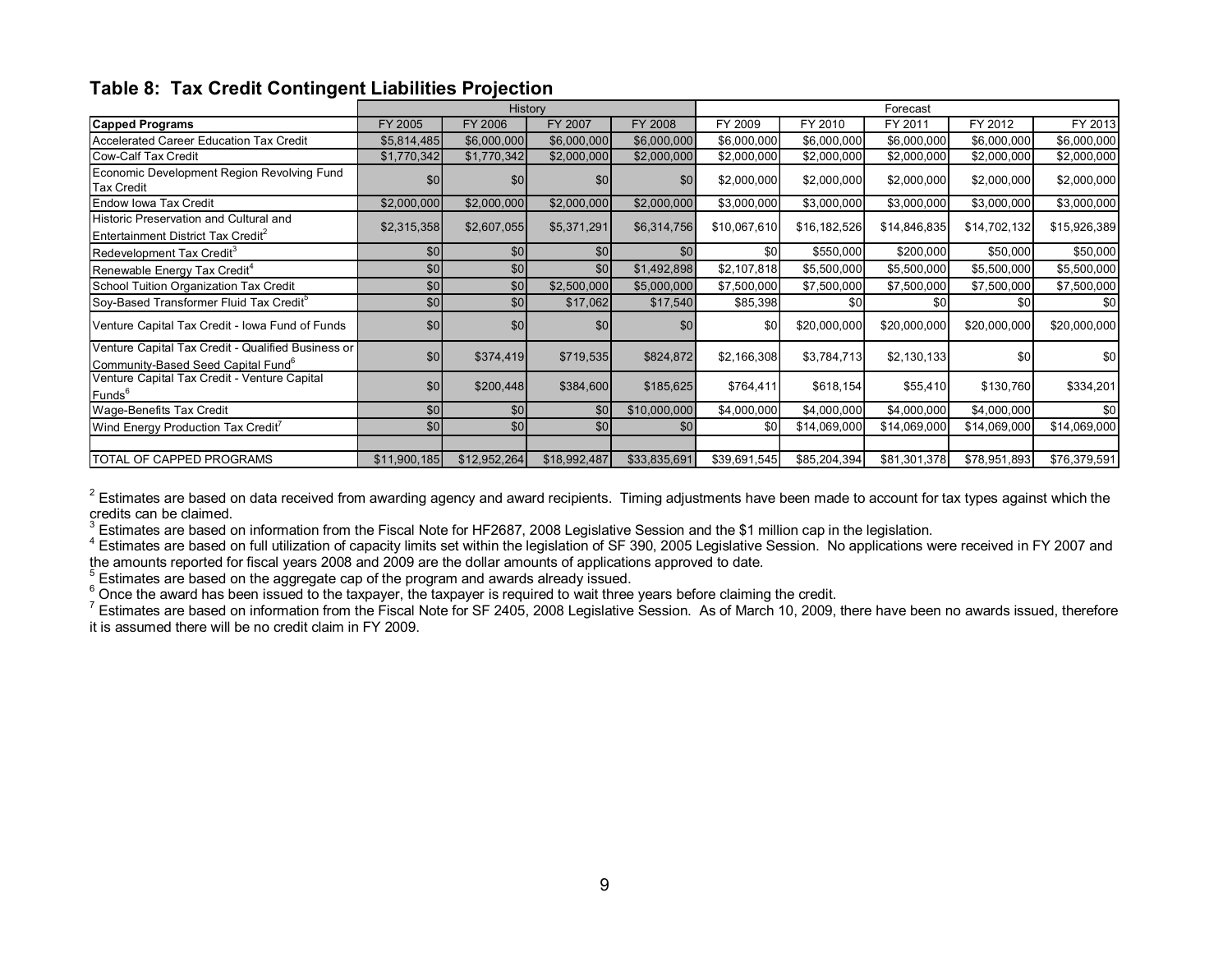| Table 8 Continued: Tax Credit Contingent Liabilities Projection |  |  |
|-----------------------------------------------------------------|--|--|
|-----------------------------------------------------------------|--|--|

|                                                                        |               | History       |               |               | Forecast      |               |               |               |                 |
|------------------------------------------------------------------------|---------------|---------------|---------------|---------------|---------------|---------------|---------------|---------------|-----------------|
| <b>Uncapped Programs</b>                                               | FY 2005       | FY 2006       | FY 2007       | FY 2008       | FY 2009       | FY 2010       | FY 2011       | FY 2012       | FY 2013         |
| Agricultural Assets Transfer Tax Credit <sup>8</sup>                   | \$0           | \$0           | \$0           | \$518,400     | \$1,431,000   | \$2,021,004   | \$2,143,587   | \$2,950,132   | \$3,573,921     |
| Assistive Device Tax Credit <sup>9</sup>                               | \$0           | \$0           | \$0           | \$0           | \$0           | \$0           | \$0           | \$0           | \$0             |
| Biodiesel Blended Fuel Tax Credit <sup>10</sup>                        | \$0           | \$119,823     | \$1,660,028   | \$3,046,403   | \$3,906,711   | \$4,480,759   | \$4,823,539   | \$5,260,039   | \$2,665,231     |
| Charitable Conservation Contribution Tax Credit <sup>11</sup>          | \$0           | \$0           | \$0           | \$0           | \$300,000     | \$500,000     | \$800,000     | \$1,100,000   | \$1,400,000     |
| Child & Dependent Care Tax Credit <sup>12</sup>                        | \$8,120,963   | \$8,241,622   | \$8,918,055   | \$8,957,814   | \$7,780,154   | \$7,659,210   | \$7,247,548   | \$7,039,901   | \$6,824,074     |
| E85 Gasoline Promotion Tax Credit <sup>10</sup>                        | \$0           | \$19,678      | \$310,987     | \$652,784     | \$1,098,971   | \$1,551,954   | \$1,833,772   | \$1,921,332   | \$1,586,328     |
| Early Childhood Development Tax Credit <sup>13</sup>                   | \$0           | \$0           | \$457,802     | \$515,302     | \$580,024     | \$652,875     | \$734,876     | \$827,177     | \$931,070       |
| Earned Income Tax Credit <sup>12</sup>                                 | \$8,902,719   | \$9,800,348   | \$10,667,288  | \$24,018,691  | \$23,678,384  | \$26,584,844  | \$26,212,121  | \$22,449,340  | \$21,561,590    |
| Enterprise Zone Program <sup>14</sup>                                  | \$23,423,782  | \$28,319,243  | \$38,766,028  | \$51,783,591  | \$56,949,918  | \$63,776,488  | \$63,856,227  | \$53,409,443  | \$35,444,526    |
| Ethanol Blended Gasoline Tax Credit <sup>15</sup>                      | \$3,636,880   | \$5,499,516   | \$5,825,084   | \$7,351,631   | \$8,766,619   | \$5,404,849   | \$2,799,720   | \$21,652      | \$0             |
| Ethanol Promotion Tax Credit <sup>16</sup>                             | \$0           | \$0           | \$0           | \$0           | \$0           | \$2,841,870   | \$6,362,181   | \$5,972,582   | \$5,483,140     |
| Film, Television, and Video Project Promotion<br>Program <sup>17</sup> | \$0           | \$0           | \$0           | \$590,332     | \$19,726,475  | \$26,301,966  | \$26,880,609  | \$27,418,222  | \$27,911,749    |
| High Quality Job Creation Program <sup>14</sup>                        | \$0           | \$0           | \$0           | \$7,813,605   | \$48,509,371  | \$73,910,685  | \$77,239,894  | \$77,239,894  | \$69,426,288    |
| Iowa Industrial New Job Training Program<br>$(260E)^{18}$              | <b>NA</b>     | \$29,572,774  | \$40,490,398  | \$41,732,253  | \$42,340,024  | \$42,956,647  | \$43,582,250  | \$44,216,963  | \$44,860,921    |
| New Capital and Income Program <sup>19</sup>                           | \$0           | \$4,321,336   | \$7,574,830   | \$7,574,830   | \$7,574,830   | \$7,574,830   | \$3,253,494   | \$0           | \$0             |
| New Jobs and Income Program"                                           | \$22,446,657  | \$26,412,704  | \$38,224,783  | \$30,281,894  | \$25,282,881  | \$15,778,125  | \$11,812,079  | \$0           | $\overline{50}$ |
| Research Activities Tax Credit <sup>20</sup>                           | \$30,569,495  | \$33,935,183  | \$38,821,864  | \$44,048,879  | \$47,567,128  | \$51,011,931  | \$53,683,882  | \$57,524,879  | \$64,152,967    |
| Soy-Based Cutting Tool Oil Tax Credit <sup>21</sup>                    | \$0           | \$0           | \$60,000      | \$60,000      | \$0           | \$0           | \$0           | \$0           | \$0             |
| Targeted Jobs Tax Credit from Withholding <sup>22</sup>                | \$0           | \$0           | \$7,790       | \$350,068     | \$851,040     | \$1,522,407   | \$1,897,407   | \$1,897,407   | \$1,897,407     |
| Tuition and Textbook Tax Credit <sup>12</sup>                          | \$14,267,756  | \$15,235,560  | \$15,054,930  | \$15,525,122  | \$14,797,936  | \$15,286,201  | \$15,835,597  | \$16,334,797  | \$16,919,221    |
|                                                                        |               |               |               |               |               |               |               |               |                 |
| TOTAL OF UNCAPPED PROGRAMS                                             | \$111,368,252 | \$161,477,787 | \$206,839,867 | \$244,821,600 | \$311,141,466 | \$349,816,645 | \$350,998,784 | \$325,583,759 | \$304,638,434   |
| <b>TOTAL OF ALL PROGRAMS</b>                                           | \$123,268,438 | \$174,430,051 | \$225,832,355 | \$278,657,291 | \$350,833,011 | \$435,021,039 | \$432,300,162 | \$404,535,652 | \$381,018,025   |

Bestimates are based on data from the awarding agency. Future awards are projected in these estimates based on estimated growth of the program.<br>
<sup>9</sup> Only one award has been made under this program since its inception.<br>
<sup>10</sup>

<sup>12</sup> Estimates are based on the IDR individual income tax model simulation.

<sup>14</sup> Estimates are based on information from the awarding agency and include only the potential claims of awards made as of 9/30/08. No attempt is made to project future awards.

<sup>15</sup> Estimates are based on data from the IA 6478, IA 148 and Corporate Income Tax returns.

<sup>16</sup> Estimates are based on data from the Annual Fuel Retailers Report for FY08.<br><sup>17</sup> Estimates are based on information in the Fiscal Note for HF 892, 2007 Legislative Session and awards made to date for this program.<br><sup>1</sup>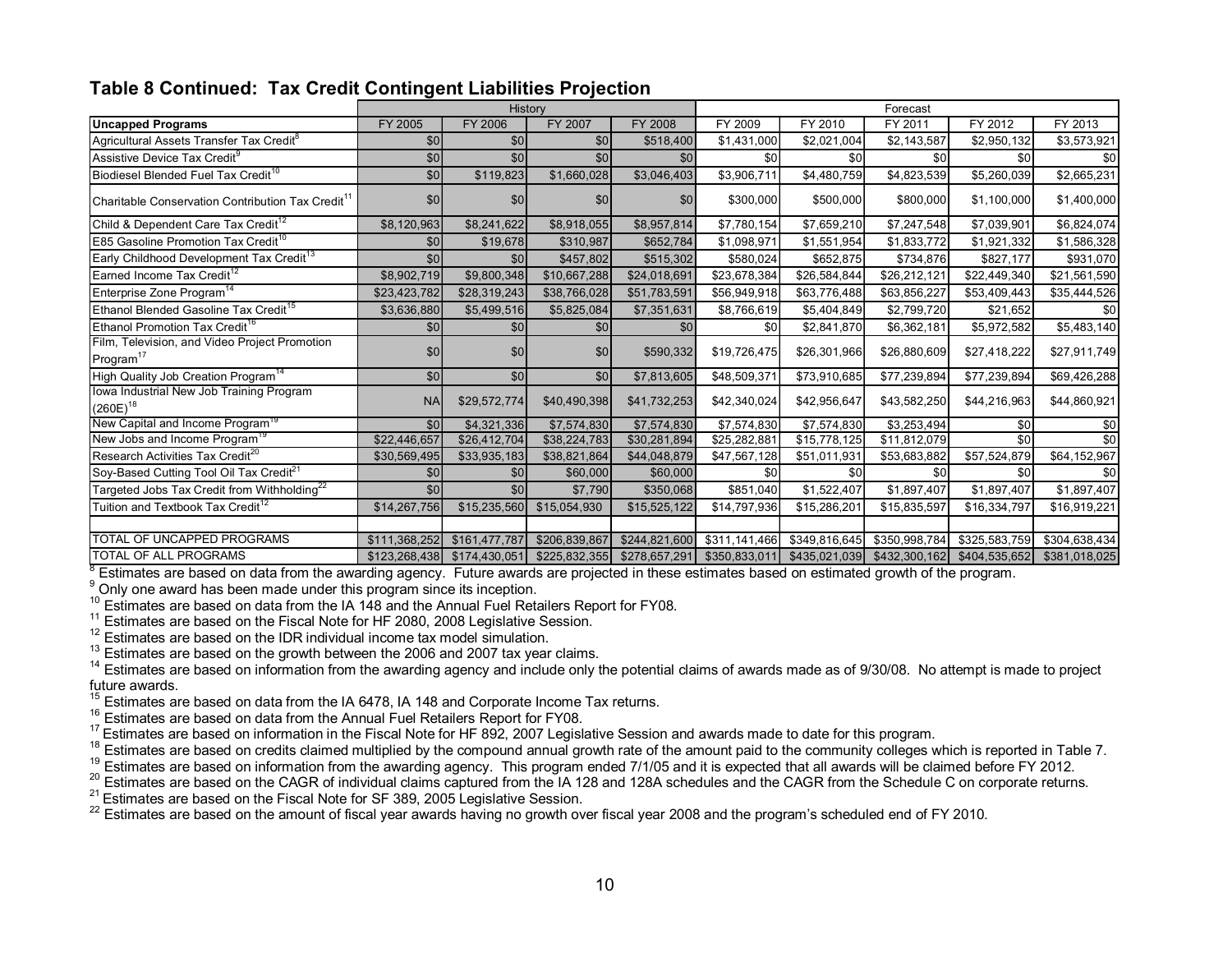

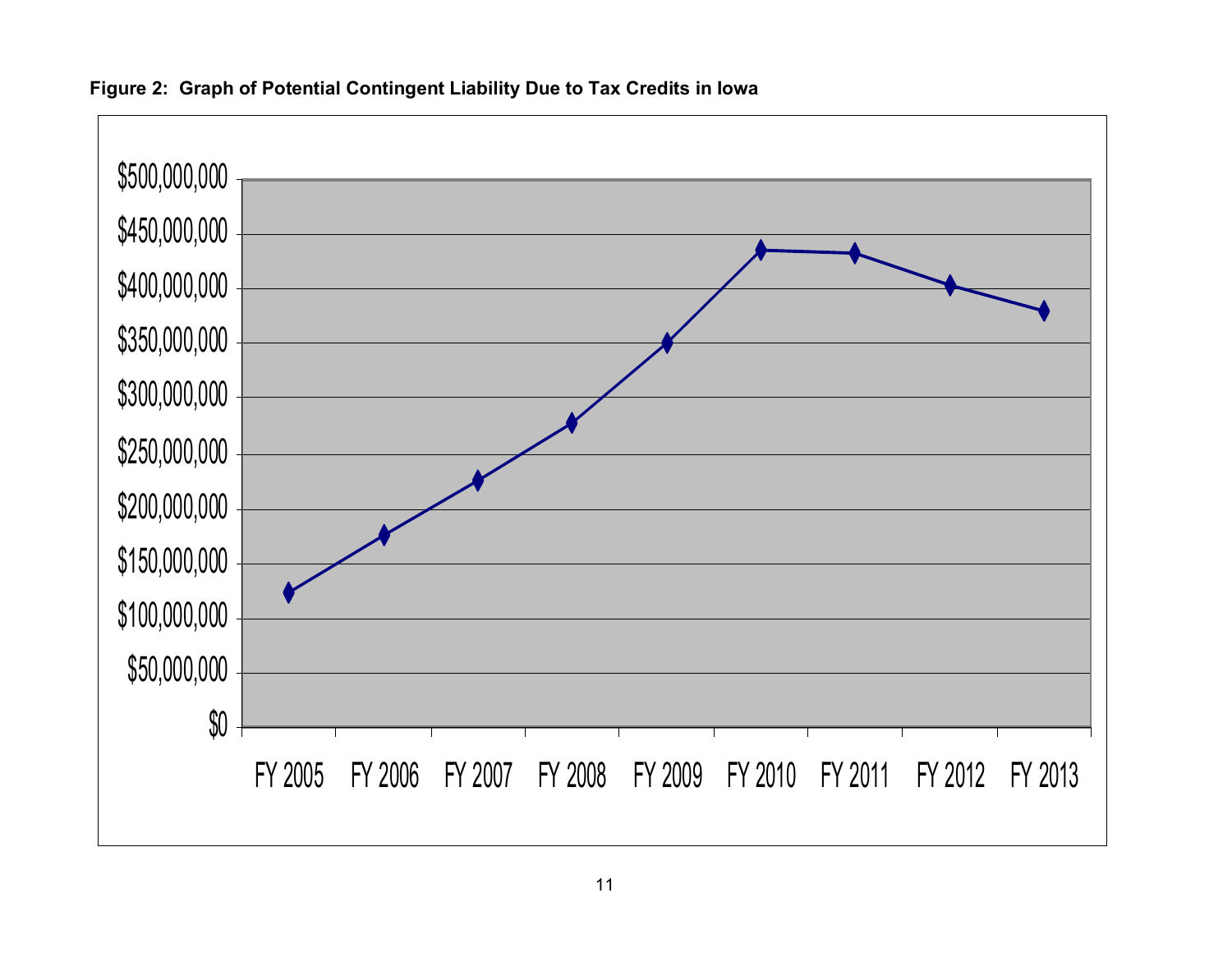#### *Appendix: Description of Iowa's Tax Credit Programs*

**Accelerated Career Education Program (ACE) (260G):** This withholding credit is administered by Iowa's Community Colleges and provides credits for employers that sponsor training slots at community colleges. Section 260G, Code of Iowa.

**Agricultural Assets Transfer Tax Credit:** This credit is awarded by the Iowa Agricultural Development Authority to taxpayers that lease agricultural assets to qualified beginning farmers. Section 175.37, Code of Iowa.

**Assistive Device Tax Credit:** This credit is awarded by the Iowa Department of Economic Development (DED) to taxpayers who make investments in assistive devices that allow for disability workplace accommodation. Section 422.11E, Code of Iowa.

**Biodiesel Blended Fuel Tax Credit:** This credit is available to retail dealers who sell biodiesel blended fuel equal to over 50 percent of their total diesel sales. Section 422.11P, Code of Iowa.

**Charitable Conservation Contribution Tax Credit:** This credit is available to taxpayers who make an unconditional charitable donation of a qualified real property interest located in the State of Iowa to a qualified organization exclusively for conservation purposes. Section 422.11V, Code of Iowa.

**Child and Dependent Care Tax Credit:** This credit is available to individual taxpayers who have eligible child and dependent care expenses. Section 422.12C, Code of Iowa.

**Cow-Calf Tax Credit:** Eligible individual and corporation income taxpayers who operate cow-calf beef operations in Iowa are eligible for a cow-calf credit. Section 422.120, Code of Iowa.

**E85 Gasoline Promotion Tax Credit:** An income tax credit, on a rate per gallon sold basis, is available to retail dealers of gasoline who sell E85 gasoline. Section 422.11O, Code of Iowa.

**Early Childhood Development Tax Credit:** The Early Childhood Development tax credit is equal to 25% of the first \$1,000 of expenses paid for early childhood development expenses for each dependent from the ages of three to five. Section 422.12C(1A), Code of Iowa.

**Earned Income Tax Credit:** This credit is available to individual taxpayers who qualify for the federal earned income tax credit. The credit is equal to 7% of the federal earned income credit. Section 422.12B, Code of Iowa.

**Economic Development Region Revolving Fund Tax Credit:** This credit is awarded by DED and is equal to 20% of the contribution made to an economic development region revolving fund. Section 15E.232, Code of Iowa.

**Endow Iowa Tax Credit:** This credit is awarded by DED and is equal to 20% of a taxpayer's endowment gift (up to \$100,000 for a single taxpayer) to a qualified community foundation. Section 15E.305, Code of Iowa.

**Enterprise Zone Program (EZ):** This program, administered by DED, encourages investment in Iowa's economically distressed areas by providing local and state tax credits, refunds and exemptions to qualifying companies that expand or locate in designated Enterprise Zones. Section 15E.191 through 15E.196, Code of Iowa.

**Ethanol Blended Gasoline Tax Credit:** A tax credit is available to service stations at which more than 60 percent of the total gasoline sold is ethanol blended gasoline. The credit is equal to two and a half cents for each gallon sold in excess of 60 percent. This credit will be replaced in 2009 by the Ethanol Promotion Tax Credit. Section 422.11C (2), Code of Iowa.

**Ethanol Promotion Tax Credit:** This credit will replace the ethanol blended gasoline credit beginning in 2009. It will be based on the amount of pure ethanol gallons sold. Section 422.11N, Code of Iowa.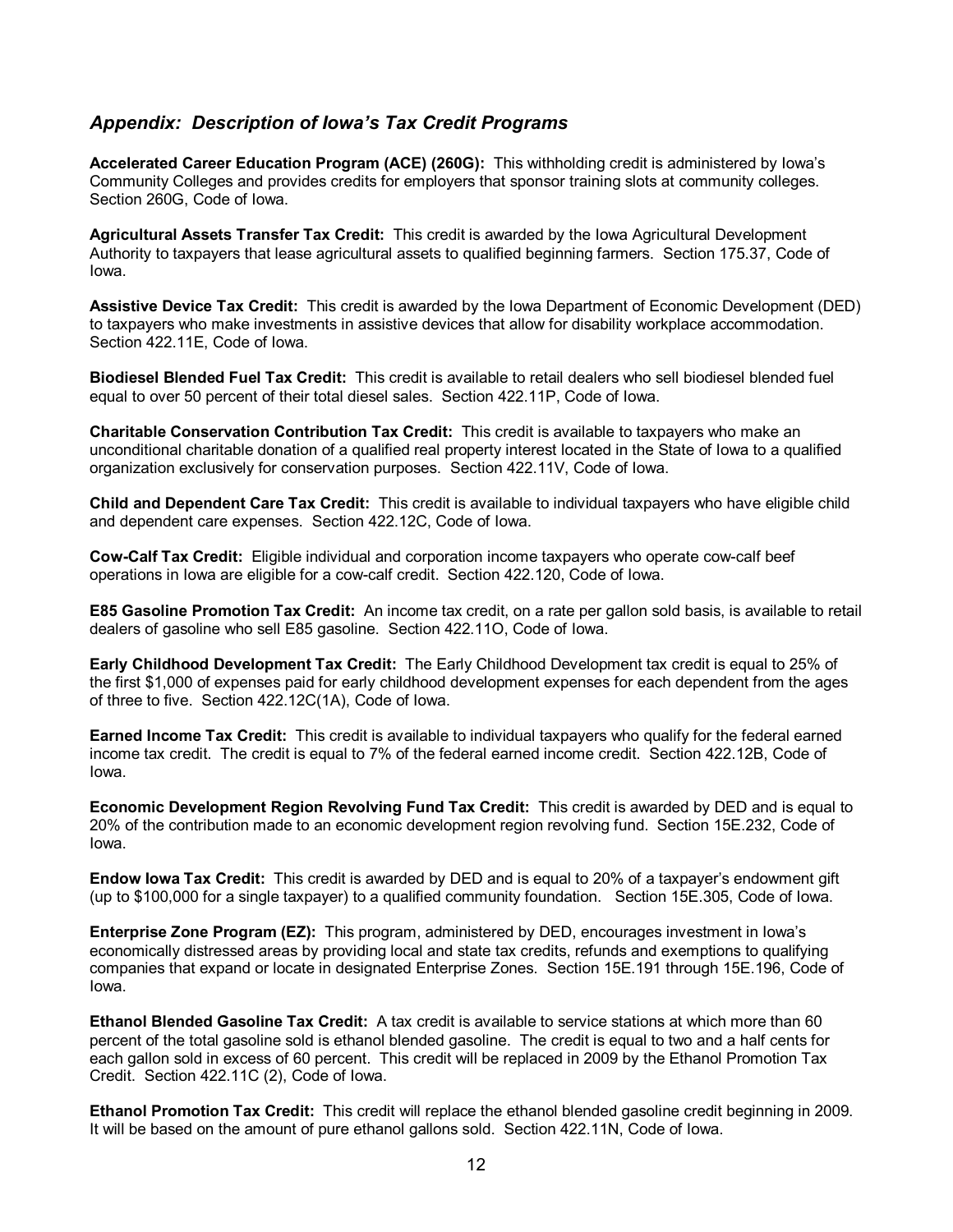**Film, Television, and Video Project Promotion Program:** This program, administered by DED, provides a 25 percent tax credit for investments or qualified expenditures in film projects produced in the State of Iowa. Section 15.391 through 15.393, Code of Iowa.

**High Quality Job Creation Program (HQJCP):** This program, administered by DED, provides tax benefits to eligible companies that create high-paying jobs and make capital investments. The program was created in 2005 and replaced the New Jobs and Income Program (NJIP) and the New Capital Investment Program (NCIP) beginning in FY 2006. Section 15.326 through 15.337, Code of Iowa.

**Historic Preservation and Cultural and Entertainment District Tax Credit:** This tax credit, administered by the Iowa Department of Cultural Affairs, provides a 25 percent tax credit for investments made in the rehabilitation of eligible historic properties. Section 404A, Code of Iowa.

**Iowa Industrial New Jobs Training Program (260E):** This program, administered by Iowa's Community Colleges, assists businesses that are creating new positions with new employee training. Participating companies divert withholding taxes that would be remitted to the Department of Revenue to a community college to pay for training for company employees. Section 260E, Code of Iowa.

**New Capital Investment Program (NCIP):** This program, administered by DED, was replaced by the High Quality Job Creation Program, beginning in FY 2006. Section 15.381 through 15.387, Code of Iowa.

**New Jobs and Income Program (NJIP):** This program, administered by DED, was replaced by the High Quality Job Creation Program, beginning in FY 2006. Section 15.326 through 15.337, Code of Iowa.

**Redevelopment Tax Credit:** This credit is available to taxpayers that invest in redeveloping a brownfield or grayfield site. Section 15.291 and 15.293, Code of Iowa.

**Renewable Energy Tax Credit:** This credit is available for a producer or purchaser of energy from a renewable energy facility approved as eligible by the Iowa Utilities Board (IUB). The Department of Revenue determines the amount of the tax credits and issues tax credit certificates, which authorize credits to be claimed, to eligible applicants. Section 476C, Code of Iowa.

**Research Activities Tax Credit:** This credit is 6.5 percent of Iowa's apportioned share of qualifying expenditures for increasing research activities. The Iowa research credit is based on the federal research activities credit, with the Iowa credit based on the ratio of Iowa research expenditures over total research expenditures. Section 15.335, Code of Iowa.

**School Tuition Organization Tax Credit:** This credit, administered by IDR, is for 65% of the amount of a voluntary cash contribution made by a taxpayer to a school tuition organization. Section 422.11S, Code of Iowa.

**Soy-Based Cutting Tool Oil Tax Credit:** A manufacturer is eligible to take a credit equal to the costs incurred for the purchase and replacement costs relating to the transition from using nonsoy-based cutting tool oil to using soy-based cutting tool oil. Section 422.11I, Code of Iowa.

**Soy-Based Transformer Fluid Tax Credit:** Electric utilities may claim this credit, administered by IDR, for the costs incurred by the utility for the purchase and replacement costs relating to the transition from using nonsoybased transformer fluid to using soy-based transformer fluid. Section 476D, Code of Iowa.

**Targeted Jobs Tax Credit from Withholding:** This pilot program, administered by DED and four pilot project cities, provides for a withholding credit equal to 3% of the gross wages paid by the employer to each employee under the withholding agreement. These funds are to be used by the pilot city for an urban renewal project related to the employer. Section 403.19A, Code of Iowa.

**Tuition and Textbook Tax Credit:** This credit is available to individual taxpayers who have one or more dependents attending grades K-12 in an Iowa school. The credit percentage is 25% of the first \$1,000 paid for each dependent for tuition and textbooks. Section 422.12 (2), Code of Iowa.